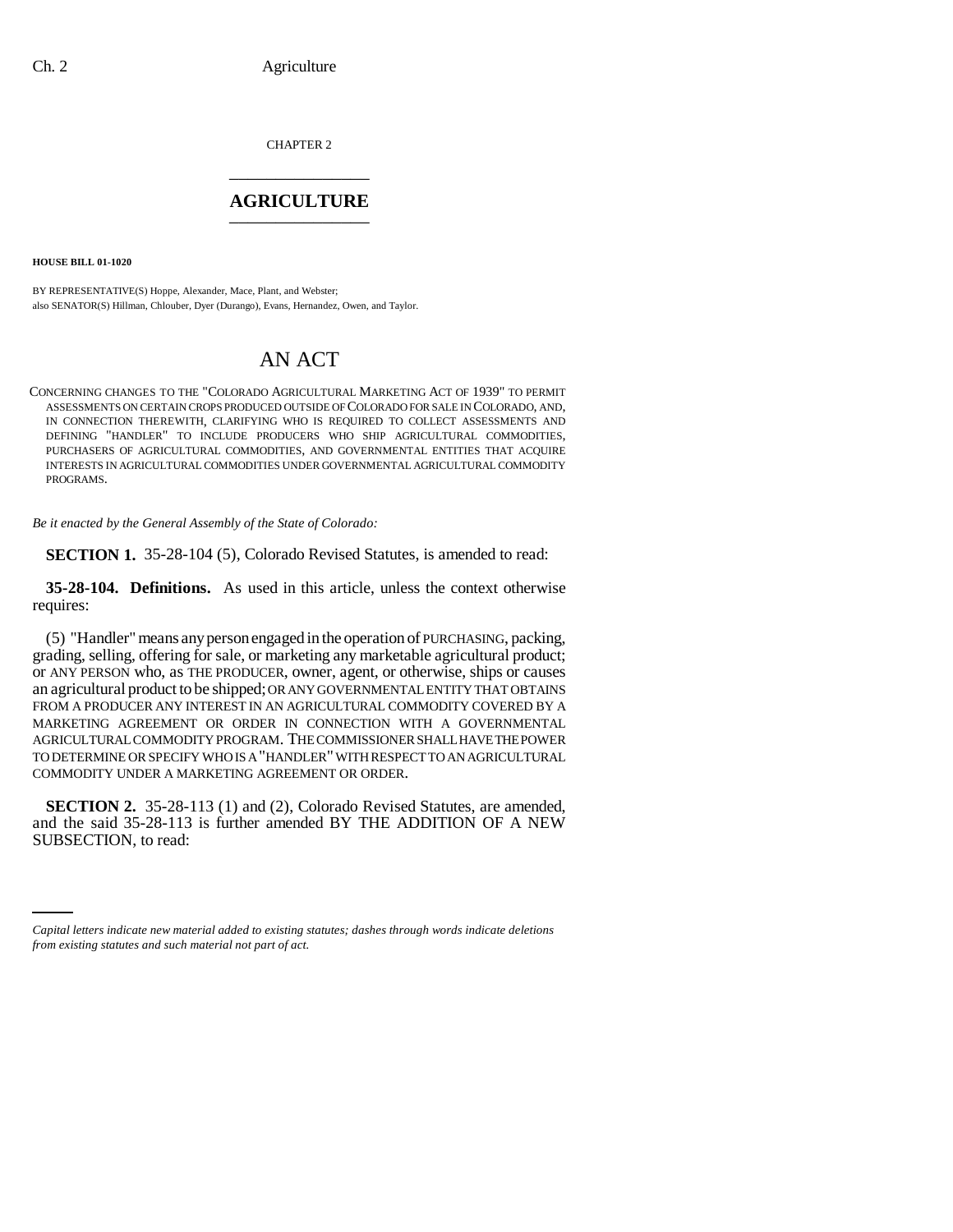#### Agriculture Ch. 2

**35-28-113. Budgeting and collection of fees.** (1) For the purpose of providing funds to defray necessary expenses, the board of control shall prepare a budget for the administration and operating costs and expenses, including advertising and sales promotion when same are requested in any marketing agreement or order executed under this article, which budget shall be approved by the commissioner. The collection of such necessary fees and the times and conditions of payment, in no case to exceed five percent of the gross dollar volume of such sales, or FIVE PERCENT OF THE GROSS dollar volume of purchases or amounts handled, DISTRIBUTED, OR PROCESSED, shall become a part of any marketing order upon adoption as provided in this article.

(2) Every person engaged in the production, processing, distributing, or the handling of any marketable agricultural product produced, SOLD, OR MARKETED in this state and directly affected by any marketing order issued pursuant to this article for such commodity shall pay, OR COLLECT AND PAY, to the commissioner at such time and in such manner as prescribed by the order as adopted an assessment covering the budget provided by this article, such WHICH ASSESSMENT SHALL BE THE percentage of the gross dollar volume OR AMOUNT PER UNIT of such sales, or PERCENTAGE OF THE GROSS dollar volume of purchase PURCHASES or amounts handled, or distribution DISTRIBUTED, OR PROCESSED, of any commodity affected by such marketing order, as is necessary to defray the expenses of the enforcement of this article, but in no case to exceed five percent of the gross dollar volume.

(5) (a) NOTWITHSTANDING ANY OTHER PROVISION OF THIS ARTICLE, IF REQUESTED BY A BOARD OF CONTROL AFFECTING WHEAT, CORN, OR DRY EDIBLE BEANS, THE COMMISSIONER MAY AMEND A MARKETING ORDER AS DESCRIBED IN THIS ARTICLE TO REQUIRE THE FIRST HANDLER OF SUCH COMMODITY OR PRODUCT IN THIS STATE TO PAY, OR COLLECT AND PAY, TO THE COMMISSIONER AN ASSESSMENT AT SUCH TIME AND IN SUCH MANNER AS SHALL BE PRESCRIBED BY THE COMMISSIONER IF THE COMMISSIONER, WITH THE APPROVAL OF THE GOVERNOR, DETERMINES THAT:

(I) WHEAT, CORN, OR DRY EDIBLE BEANS PRODUCED IN ANOTHER STATE AND SHIPPED INTO THIS STATE FOR SALE OR DISTRIBUTION TENDS TO PREVENT THE EFFECTUATION OF THE DECLARED POLICY OF THIS ARTICLE WITH RESPECT TO SUCH COMMODITY OR PRODUCT PRODUCED IN THIS STATE; AND

(II) THE EFFECTUATION OF THE DECLARED POLICY OF THIS ARTICLE WOULD BE FURTHERED BY COLLECTION OF ASSESSMENTS ON SUCH COMMODITY OR PRODUCT SHIPPED INTO THIS STATE.

(b) ANY ASSESSMENT AUTHORIZED PURSUANT TO THIS SUBSECTION (5) SHALL BE EQUIVALENT TO THE ASSESSMENT REQUIRED BY THE PROVISIONS OF THE MARKETING ORDER.